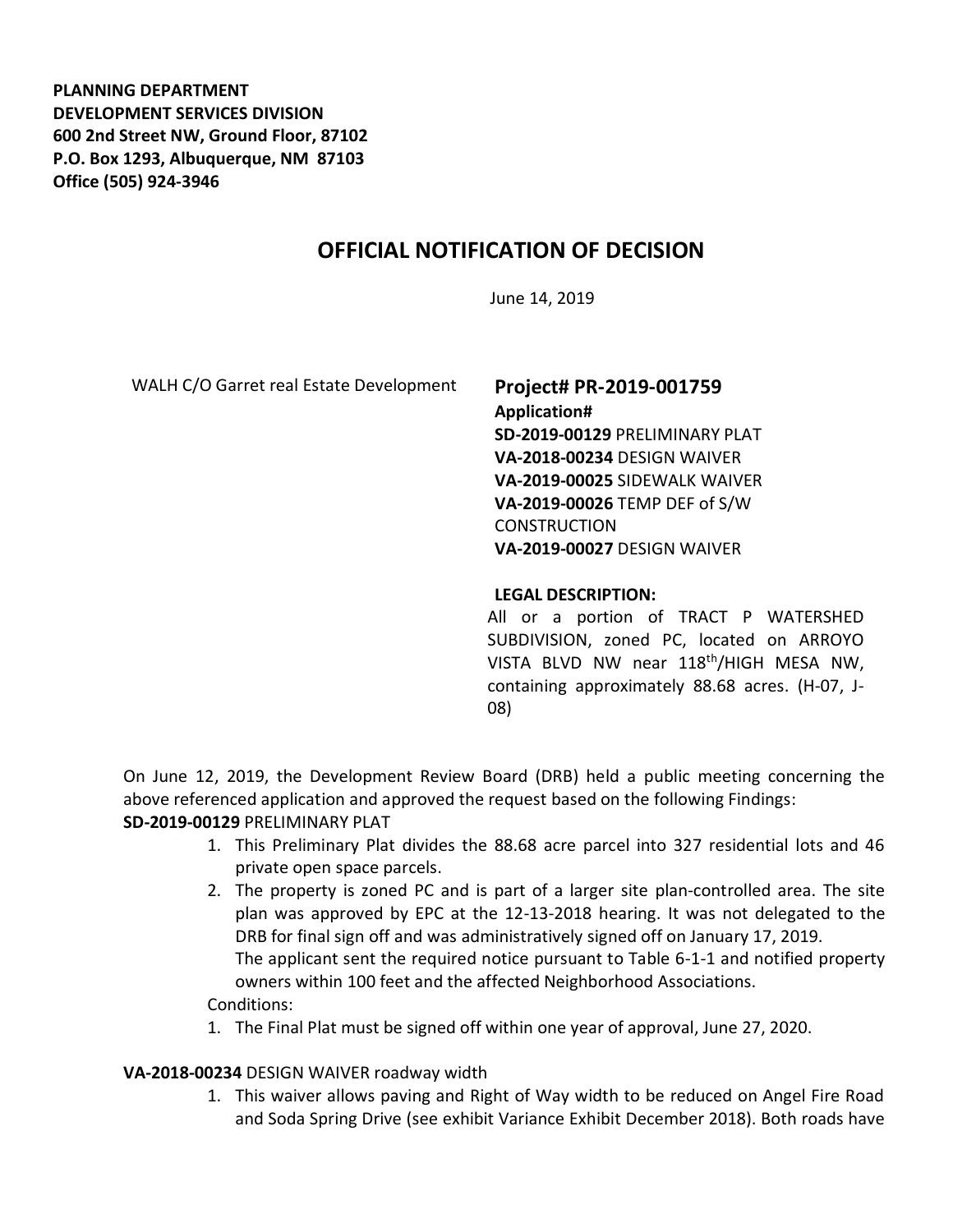#### Official Notice of Decision

Project # PR-2018-001759 SD-2019-00129, VA-2018-00234, VA-2019-00025, VA-2019- 00026, VA-2019-00027

June 14, 2019

Page 2 of 3

a low Average Daily Traffic Volumes.

2. Transportation had no objection to the waivers.

### **VA-2019-00025** SIDEWALK WAIVER

- 1. This request waives sidewalks on the north side of Angel Fire Lane and Soda Spring Drive. This will match the existing sidewalks in Del Webb Phase 2 and will still provide a pedestrian confection on the south side of the street. Additionally, these streets are adjacent to the Open Space buffer. The request waives the sidewalk east of Bear Valley Lane at the western entrance and along the east side of Gateway Lane between Bear Valley Lane and Arroyo Vista Blvd. (see exhibit Variance Exhibit December 2018). This request meets the criteria in 6-6-(L)(3)(b).
- 2. Transportation had no objection to the waivers.

# **VA-2019-00026** TEMP DEF of S/W CONSTRUCTION

1. The temporary deferral of sidewalk construction is acceptable to the DRB and will allow the sidewalks to be constructed as the residential units are constructed.

## **VA-2019-00027** DESIGN WAIVER

- 1. This waiver allows a 75' centerline radius for 5 locations with turns that are at or near 90 degrees. (See exhibit Variance Exhibit December 2018).
- 2. Transportation had no objection to the waivers.

APPEAL: If you wish to appeal the Waiver request (per the IDO, a Preliminary Plat cannot be appealed), you must do so within 15 days of the DRB's decision or by **JUNE 27, 2019.** The date of the DRB's decision is not included in the 15-day period for filing an appeal, and if the 15<sup>th</sup> day falls on a Saturday, Sunday or Holiday, the next working day is considered as the deadline for filing the appeal.

For more information regarding the appeal process, please refer to Section 14-16-6-4(U) of the Integrated Development Ordinance (IDO). A Non-Refundable filing fee will be calculated at the Land Development Coordination Counter and is required at the time the appeal is filed.

You will receive notification if any person files an appeal. If there is no appeal, you can receive Building Permits at any time after the appeal deadline quoted above, provided all conditions imposed at the time of approval have been met. Applicants submitting for building permit prior to the completion of the appeal period do so at their own risk. Successful applicants are reminded that there may be other City regulations of the IDO that must be complied with, even after approval of the referenced application(s).

Sincerely,

Kym Dicome DRB Chair